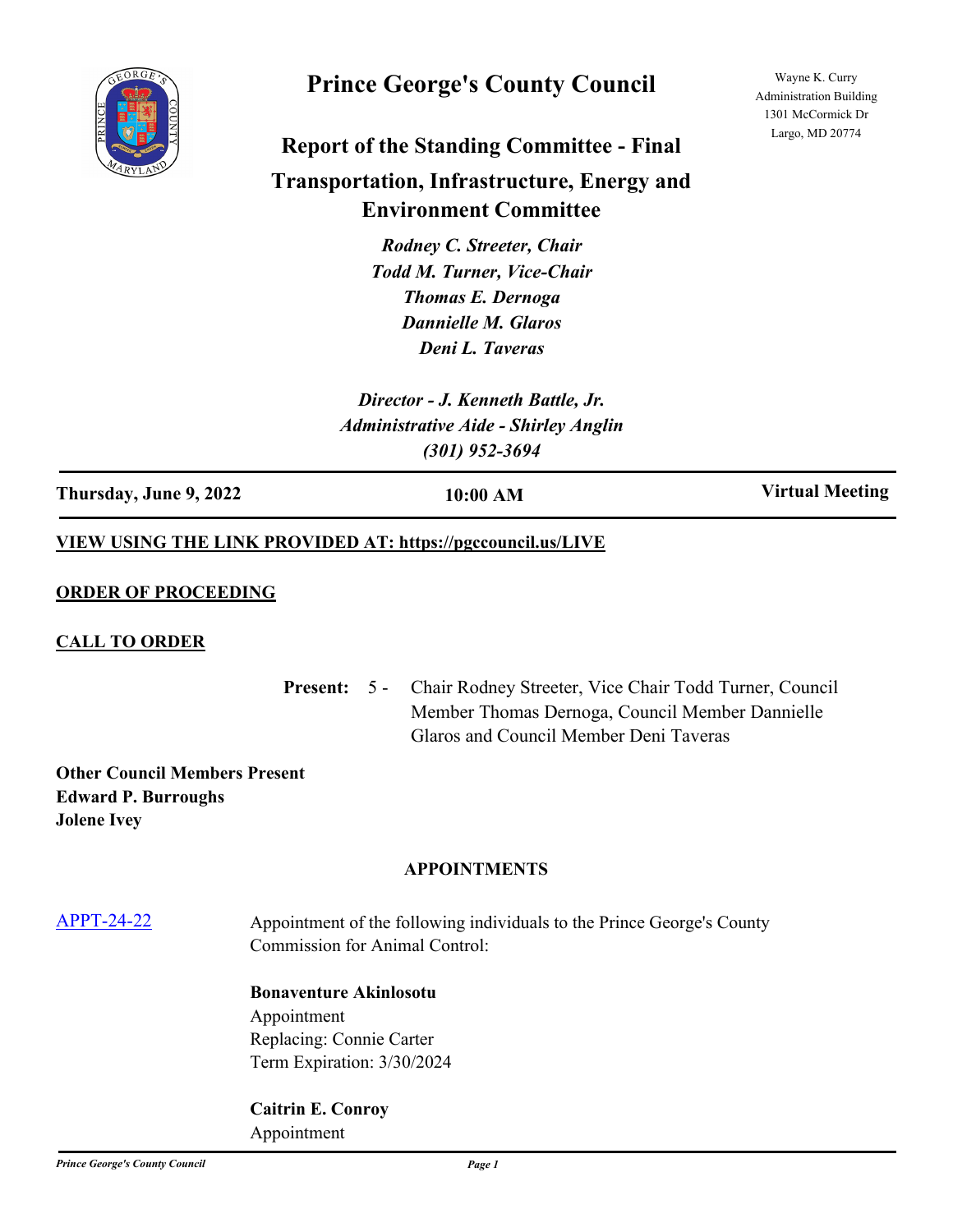#### **Committee**

Replacing: Mary Prettyman Term Expiration: 3/30/2024

# **Kathleen DeNobile**

Appointment Replacing: Virginia May Term Expiration: 3/30/2024

*Attachment(s):* Commission for Animal

Control\_Appointment\_package [Commission for Animal Control\\_Appointment](http://princegeorgescountymd.legistar.com/gateway.aspx?M=F&ID=6c945153-d812-4622-a28e-e8e1b73da160.pdf)  **Transmittal** 

Appointment Receipt Letter

**A motion was made by Vice Chair Turner, seconded by Council Member Glaros, that these Appointments be Favorably recommended to the County Council. The motion carried by the following vote:**

**Aye:** 5 - Streeter, Turner, Dernoga, Glaros and Taveras

# **LEGISLATION**

#### [CR-032-2022](http://princegeorgescountymd.legistar.com/gateway.aspx?m=l&id=/matter.aspx?key=14745) **A RESOLUTION CONCERNING ADOPTION OF THE CLIMATE ACTION**

**PLAN** for the purpose of adopting the Prince George's County Climate Action Commission's (the "Commission") Climate Action Plan for Prince George's County; establishing a County-wide emissions reduction goal; and generally regarding climate.

| <u>Attachment(s)</u> : | R2022032                                 |
|------------------------|------------------------------------------|
|                        | CR-032-2022 AIS                          |
|                        | <b>CR-032-2022 PAFI</b>                  |
|                        | CR-032-2022 Proposed DR 2                |
|                        | EO 5-2022 Climate Action                 |
|                        | MBIA Testimony - CR 32-22 Prince Georges |
|                        | Climate Action Plan                      |

**A motion was made by Council Member Dernoga, seconded by Vice Chair Turner, to hold the Resolution until the June 23rd meeting. The motion carried by the following vote:**

**Aye:** 5 - Streeter, Turner, Dernoga, Glaros and Taveras

#### **ADJOURN**

**A motion was made by Vice Chair Turner, seconded by Council Member Taveras, that this meeting be adjourned. The motion carried by an**